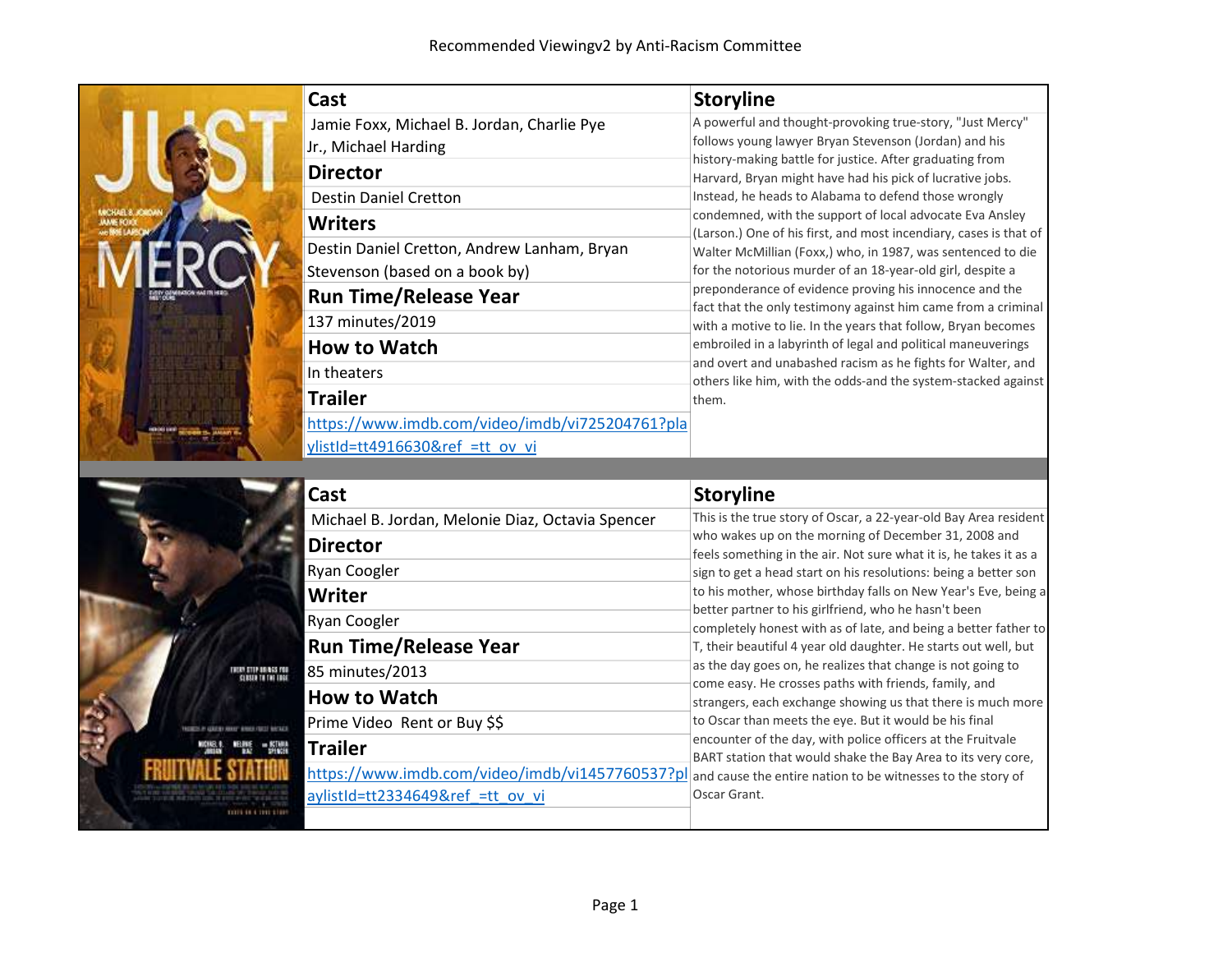| <b>And the School and side, I is the first that the coun-</b>                              | Cast                                                  | <b>Storyline</b>                                                                                                              |
|--------------------------------------------------------------------------------------------|-------------------------------------------------------|-------------------------------------------------------------------------------------------------------------------------------|
|                                                                                            | Michelle Alexander, John Bracey, Martin Gilens        | In White Like Me, anti-racist educator Tim Wise explores race<br>and racism in the US through the lens of whiteness and white |
|                                                                                            | <b>Director</b>                                       | privilege.                                                                                                                    |
| Festuring                                                                                  | <b>Scott Morris</b>                                   |                                                                                                                               |
| Tim Wise                                                                                   | <b>Writers</b>                                        |                                                                                                                               |
|                                                                                            | Jeremy Earp, Scott Morris                             |                                                                                                                               |
|                                                                                            | <b>Run Time/Release Year</b>                          |                                                                                                                               |
|                                                                                            | 69 minutes/2013                                       |                                                                                                                               |
|                                                                                            | <b>How to Watch</b>                                   |                                                                                                                               |
| <b>UNIVATION</b> CONT                                                                      | https://www.filmsforaction.org/watch/white-like-me/   |                                                                                                                               |
|                                                                                            | <b>Trailer</b>                                        |                                                                                                                               |
|                                                                                            | Seen at link above. Rent film at Films for Action for |                                                                                                                               |
|                                                                                            | modest price.                                         |                                                                                                                               |
|                                                                                            |                                                       |                                                                                                                               |
|                                                                                            | Cast                                                  | <b>Storyline</b>                                                                                                              |
|                                                                                            | Dominiqua Alexis, Rico E. Anderson, Josh Evans        | The children of Baltimore, Maryland take to the streets for                                                                   |
|                                                                                            | <b>Director</b>                                       | civil rights in 1963.                                                                                                         |
|                                                                                            | <b>Robert Houston</b>                                 |                                                                                                                               |
|                                                                                            | <b>Writers</b>                                        |                                                                                                                               |
|                                                                                            | <b>Run Time/Release Year</b>                          |                                                                                                                               |
| On May 2, 1963, the children of Beningham<br>took to the streets to challenge segregation. | 40 minutes/2004                                       |                                                                                                                               |
| civil rights movement would never be the same.                                             | <b>How to Watch</b>                                   |                                                                                                                               |
|                                                                                            | Available on DVD at Amazon                            |                                                                                                                               |
|                                                                                            | <b>Trailer</b>                                        |                                                                                                                               |
|                                                                                            | https://www.youtube.com/watch?v=fn0H3PhTMAg           |                                                                                                                               |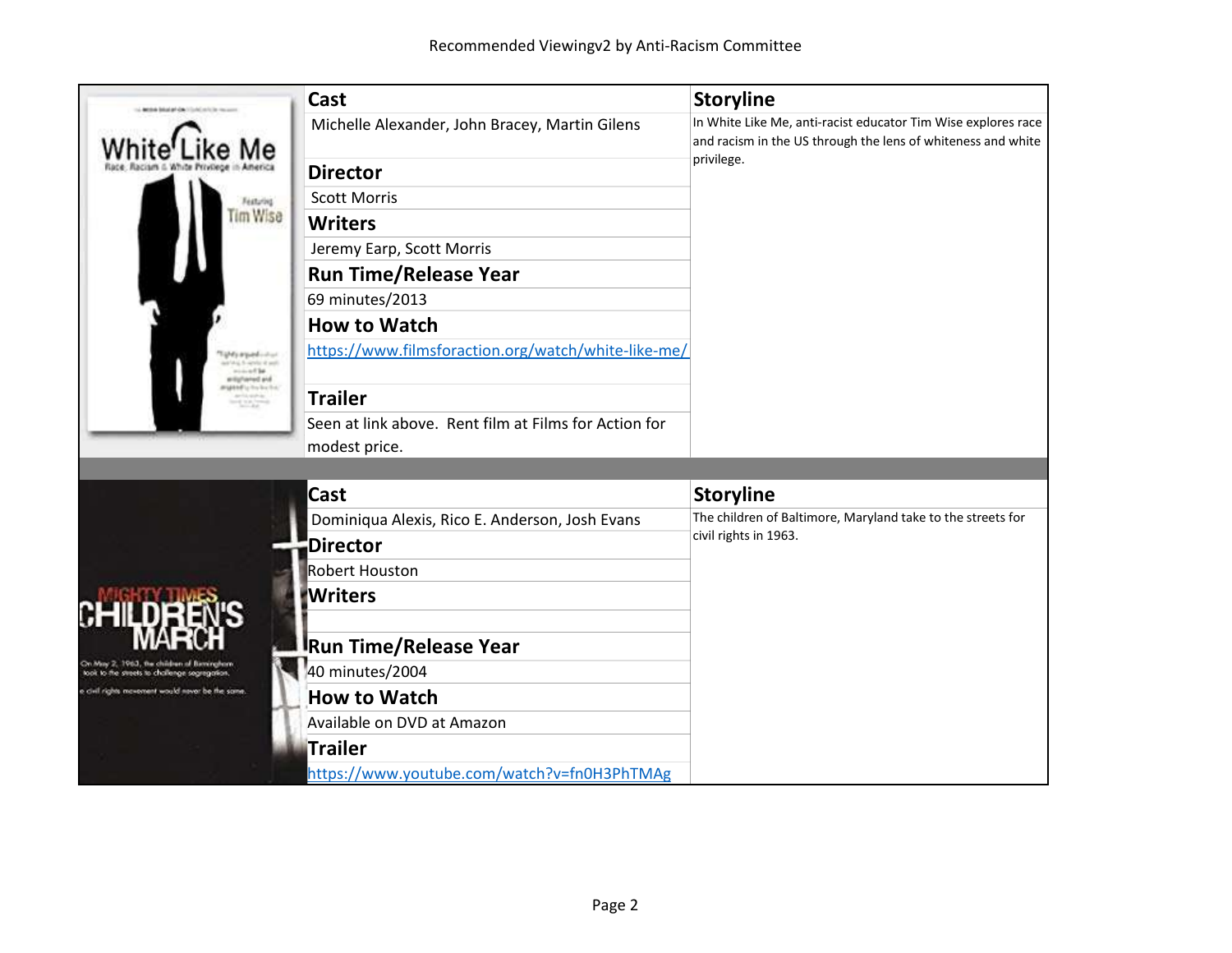|                                 | Cast                                                                                                             | <b>Storyline</b>                                                                                                                 |
|---------------------------------|------------------------------------------------------------------------------------------------------------------|----------------------------------------------------------------------------------------------------------------------------------|
|                                 | Samuel L. Jackson, James Baldwin, Martin Luther King In 1979, James Baldwin wrote a letter to his literary agent | describing his next project, "Remember This House." The                                                                          |
|                                 | <b>Director</b>                                                                                                  | book was to be a revolutionary, personal account of the lives<br>and assassinations of three of his close friends: Medgar Evers, |
|                                 | <b>Raoul Peck</b>                                                                                                | Malcolm X and Martin Luther King, Jr. At the time of Baldwin's                                                                   |
|                                 | <b>Writers</b>                                                                                                   | death in 1987, he left behind only 30 completed pages of this<br>manuscript. Filmmaker Raoul Peck envisions the book James       |
|                                 | James Baldwin (writings), Raoul Peck (scenario)                                                                  | Baldwin never finished                                                                                                           |
|                                 | <b>Run Time/Release Year</b>                                                                                     |                                                                                                                                  |
|                                 | 93 minutes/2016                                                                                                  |                                                                                                                                  |
| <b>LAM NOT<br/>JURNEGRO</b>     | <b>How to Watch</b>                                                                                              |                                                                                                                                  |
| <b>AGENCY AMELIA</b>            | Included with Prime and available to rent or buy at<br>Amazon                                                    |                                                                                                                                  |
|                                 | <b>Trailer</b>                                                                                                   |                                                                                                                                  |
|                                 | https://www.imdb.com/video/imdb/vi3997021721?pl                                                                  |                                                                                                                                  |
|                                 | aylistId=tt5804038&ref =tt ov vi                                                                                 |                                                                                                                                  |
|                                 | Cast                                                                                                             | <b>Storyline</b>                                                                                                                 |
| (PBS HOME VIDEO<br><b>VIDEO</b> | Julian Bond, Unita Blackwell, James Hicks                                                                        | This landmark series, which first premiered in 1987,                                                                             |
|                                 | <b>Director</b>                                                                                                  | documents the history of the civil rights movement in                                                                            |
|                                 | Orlando Bagwell, Sheila Curran Bernard                                                                           | America. Produced by Blackside (Henry Hampton), segments<br>include the Montgomery bus boycott of 1954, school                   |
|                                 | <b>Writers</b>                                                                                                   | desegregation in 1957 Arkansas, the right-to-vote battle                                                                         |
|                                 | James A. DeVinney, Sheila Curran Bernard, Madison                                                                | within Mississippi, the march from Selma to Montgomery,<br>Ala., and the Voting Rights Act of 1965. The series has been          |
|                                 | Davis Lacy, Samuel D. Pollard                                                                                    | honored with a George Foster Peabody Award, an                                                                                   |
|                                 | <b>Run Time/Release Year</b>                                                                                     | International Documentary Award, Television Critics                                                                              |
|                                 | 2 Seasons, 14 Episodes/1987-1990                                                                                 | Association Award and numerous Emmy Awards.<br><b>Full series available to educational institutions and libraries</b>            |
|                                 | <b>How to Watch</b>                                                                                              | on DVD from PBS.]                                                                                                                |
|                                 | Part 1 available on DVD to consumers at Shop PBS.org.                                                            |                                                                                                                                  |
| in 1996) and Highling Rock (19  | <b>Trailer</b>                                                                                                   |                                                                                                                                  |
|                                 | https://www.pbs.org/video/world-channel-eyes-prize-                                                              |                                                                                                                                  |
|                                 | then-and-now-episode/                                                                                            |                                                                                                                                  |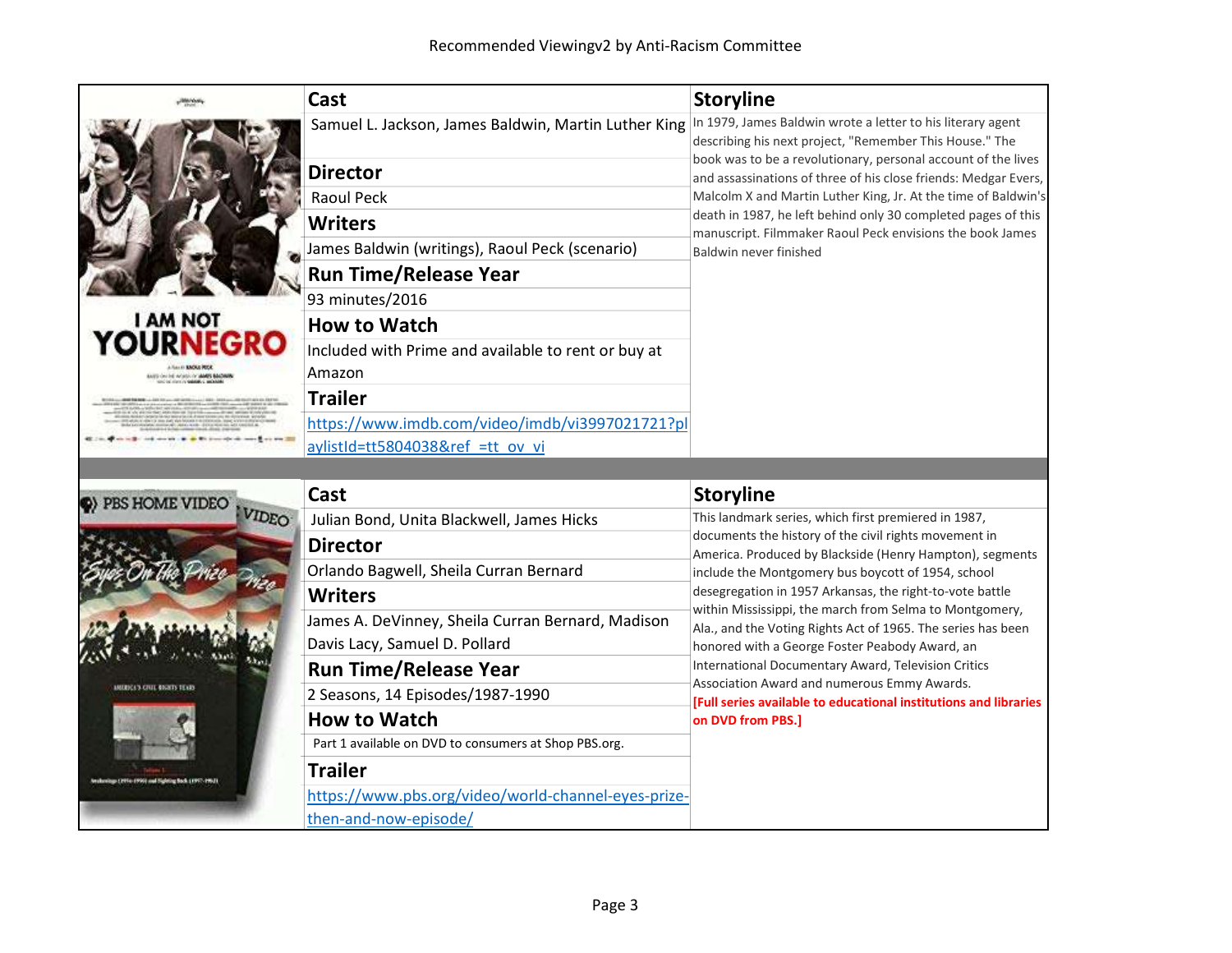|                        | Cast                                            | <b>Storyline</b>                                                                                                         |
|------------------------|-------------------------------------------------|--------------------------------------------------------------------------------------------------------------------------|
|                        | Raymond Arsenault, Genevieve Houghton, Gordon   | This is the story of more than four hundred Americans who<br>participated in a bold and dangerous experiment designed to |
|                        | Carey                                           | awaken the conscience of a complacent nation. These self-                                                                |
|                        | <b>Director</b>                                 | proclaimed, 'Freedom Riders' challenged the mores of a                                                                   |
|                        | <b>Stanley Nelson</b>                           | racially segregated society by performing a disarmingly simple<br>act.                                                   |
|                        | <b>Writers</b>                                  |                                                                                                                          |
|                        | <b>Stanley Nelson</b>                           |                                                                                                                          |
|                        | <b>Run Time/Release Year</b>                    |                                                                                                                          |
|                        | 117 minutes/2010                                |                                                                                                                          |
|                        | <b>How to Watch</b>                             |                                                                                                                          |
|                        | Available to rent or buy at Amazon              |                                                                                                                          |
|                        | <b>Trailer</b>                                  |                                                                                                                          |
| EXPERIENCE <b>OPBS</b> | https://www.imdb.com/video/imdb/vi2077033497?pl |                                                                                                                          |
|                        | aylistId=tt1558952&ref =tt ov vi                |                                                                                                                          |
|                        |                                                 |                                                                                                                          |
|                        |                                                 |                                                                                                                          |
|                        | Cast                                            | <b>Storyline</b>                                                                                                         |
|                        | Documentary                                     | A Time for Justice is a 1994 American short documentary film                                                             |
|                        | <b>Director</b>                                 | produced by Charles Guggenheim. In 1995, it won an Oscar<br>for Documentary Short Subject at the 67th Academy Awards.    |
|                        | Charles Guggenheim                              | The film was produced by Guggenheim for the Southern                                                                     |
|                        | <b>Writers</b>                                  | Poverty Law Center. [Free DVDs and educational materials                                                                 |
|                        | Charles Guggenheim                              | available to organizations from Teaching Tolerance                                                                       |
|                        | <b>Run Time/Release Year</b>                    | (tolerance.org)]                                                                                                         |
|                        | 38 minutes/1994                                 |                                                                                                                          |
|                        | <b>How to Watch</b>                             |                                                                                                                          |
|                        | Available on YouTube                            |                                                                                                                          |
|                        | <b>Trailer</b>                                  |                                                                                                                          |
|                        | Link to film on YouTube                         |                                                                                                                          |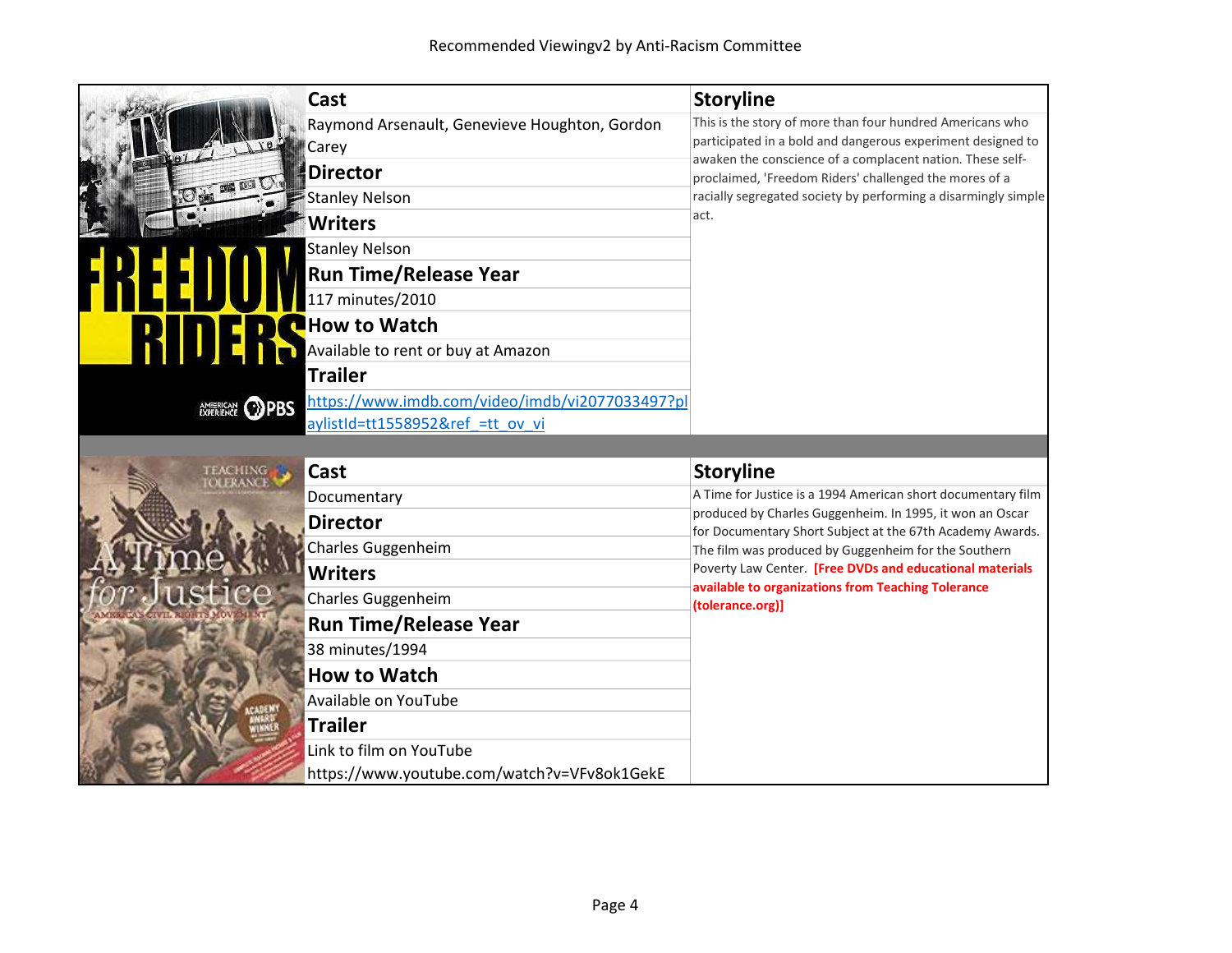

II MA

| Cast                                             | <b>Storyline</b>                                                                                                         |
|--------------------------------------------------|--------------------------------------------------------------------------------------------------------------------------|
| Maxine McNair, Walter Cronkite, Chris McNair     | This film recounts the people and events leading up to the                                                               |
| <b>Director</b>                                  | one of the most despicable hate-crimes during the height of<br>the civil-rights movement, the bombing of the 16th Street |
| Spike Lee                                        | Church in Birmingham, Alabama. In that attack, four little                                                               |
| <b>Writers</b>                                   | African-American girls lost their lives and a nation was                                                                 |
| Spike Lee                                        | simultaneously revolted, angered and galvanized to push the<br>fight for equality and justice on.                        |
| <b>Run Time/Release Year</b>                     |                                                                                                                          |
| 102 minutes/1997                                 |                                                                                                                          |
| <b>How to Watch</b>                              |                                                                                                                          |
| Include with Prime, rent or buy at Amazon, and   |                                                                                                                          |
| available to HBO subscribers                     |                                                                                                                          |
| Trailer                                          |                                                                                                                          |
| https://smile.amazon.com/gp/video/detail/B00KG2R |                                                                                                                          |
| CSO/ref=atv dp watch trailer?tag=amz-mkt-chr-us- |                                                                                                                          |
| 20&autoplay=trailer                              |                                                                                                                          |

| Cast                                          | <b>Storyline</b>                                                                                                                 |
|-----------------------------------------------|----------------------------------------------------------------------------------------------------------------------------------|
| Roland Buck III, Artrial Clark, Nicole Forbes | The story of a courageous group of students and teachers                                                                         |
| <b>Director</b>                               | who, along with other activists, fought a nonviolent battle to<br>win voting rights for African Americans in the South. Standing |
| <b>Bill Brummel</b>                           | in their way: a century of Jim Crow, a resistant and                                                                             |
| <b>Writers</b>                                | segregationist state, and a federal government slow to fully                                                                     |
| Bill Brummel, Richard Cohen                   | embrace equality. By organizing and marching bravely in the<br>face of intimidation, violence, arrest, and even murder, these    |
| <b>Run Time/Release Year</b>                  | change-makers achieved one of the most significant victories                                                                     |
| 40 minutes/2015                               | of the civil rights era. [Free DVDs and educational materials<br>available to organizations from Teaching Tolerance              |
| <b>How to Watch</b>                           | (tolerance.org)]                                                                                                                 |
| https://youtu.be/B8-zk6tY-9Y                  |                                                                                                                                  |
| <b>Trailer</b>                                |                                                                                                                                  |
| https://www.youtube.com/watch?v=cgFDpwb3t9g   |                                                                                                                                  |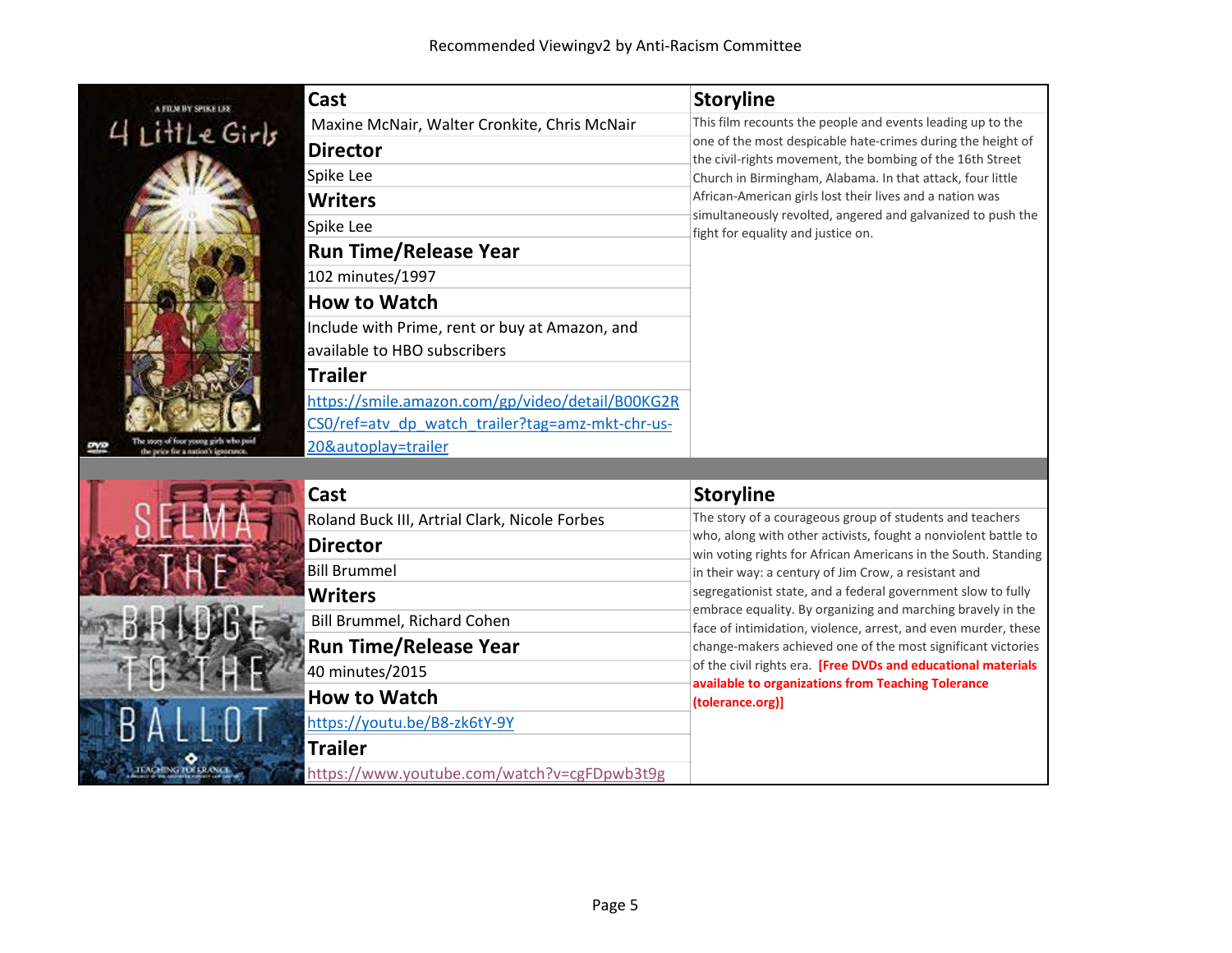| Cast                                            | <b>Storyline</b>                                                                                                                   |
|-------------------------------------------------|------------------------------------------------------------------------------------------------------------------------------------|
| Coby Batty, Ronald Brown II, Karla Brown        | In 1860, as the American Experiment threatened to explode                                                                          |
| <b>Director</b>                                 | into a bloody civil war, there were as many as four hundred<br>thousand slave-owners in the United States, and almost four         |
| Kevin R. Hershberger                            | million slaves. The nation was founded upon the idea that all                                                                      |
| <b>Writers</b>                                  | men are created equal and endowed by their creator with the                                                                        |
| <b>Baron Blakley</b>                            | inalienable rights of life, liberty and the pursuit of happiness.<br>The nation would pay a bloody cost for denying that right to  |
| <b>Run Time/Release Year</b>                    | more than twelve percent of its population. But when slavery                                                                       |
| 315 minutes, 7 episodes/2011                    | was first brought to America's shores, this war, and even the<br>nation it tore apart, was centuries in the future. With           |
| <b>How to Watch</b>                             | incredibly detailed historical reenactments, expert                                                                                |
| Rent or buy at Amazon by episode or full series | commentary and the stories of slavery told through first-hand                                                                      |
| <b>Trailer</b>                                  | accounts, this is an epic struggle 400 years in the making. A<br>journey into the past like none other. This is the story of these |
| https://www.youtube.com/watch?v=yuX4CLBR Yk     | men and women who by their hands laid the foundation of                                                                            |
|                                                 | what would become the most powerful nation on Earth. Join                                                                          |
|                                                 | us as we riseUP FROM SLAVERY.                                                                                                      |
|                                                 |                                                                                                                                    |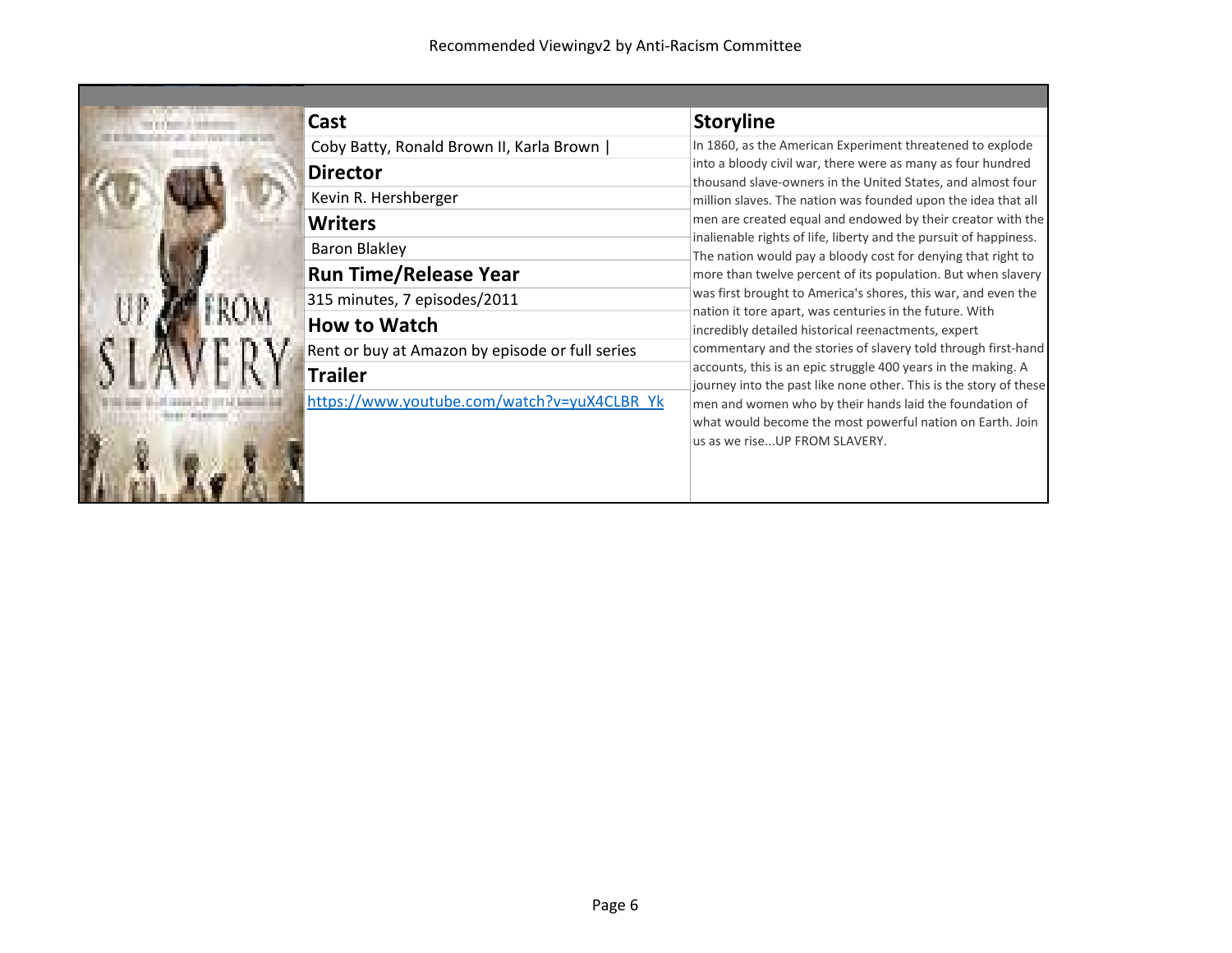



| Cast                                               | <b>Storyline</b>                                                                                                                |
|----------------------------------------------------|---------------------------------------------------------------------------------------------------------------------------------|
| Ruth Negga, Joel Edgerton, Will Dalton             | The story of Richard and Mildred Loving, a couple whose                                                                         |
| <b>Director</b>                                    | arrest for interracial marriage in 1960s Virginia began a legal<br>battle that would end with the Supreme Court's historic 1967 |
| Jeff Nichols                                       | decision.                                                                                                                       |
| <b>Writers</b>                                     |                                                                                                                                 |
| lJeff Nichols                                      |                                                                                                                                 |
| <b>Run Time/Release Year</b>                       |                                                                                                                                 |
| 123 minutes/2016                                   |                                                                                                                                 |
| <b>How to Watch</b>                                |                                                                                                                                 |
| Rent or buy at Amazon, and available to stream for |                                                                                                                                 |
| Cinemax subscribers                                |                                                                                                                                 |
| <b>Trailer</b>                                     |                                                                                                                                 |
| https://www.imdb.com/title/tt4669986/videoplayer/  |                                                                                                                                 |
| vi4208113689?ref =tt pv vi aiv 1                   |                                                                                                                                 |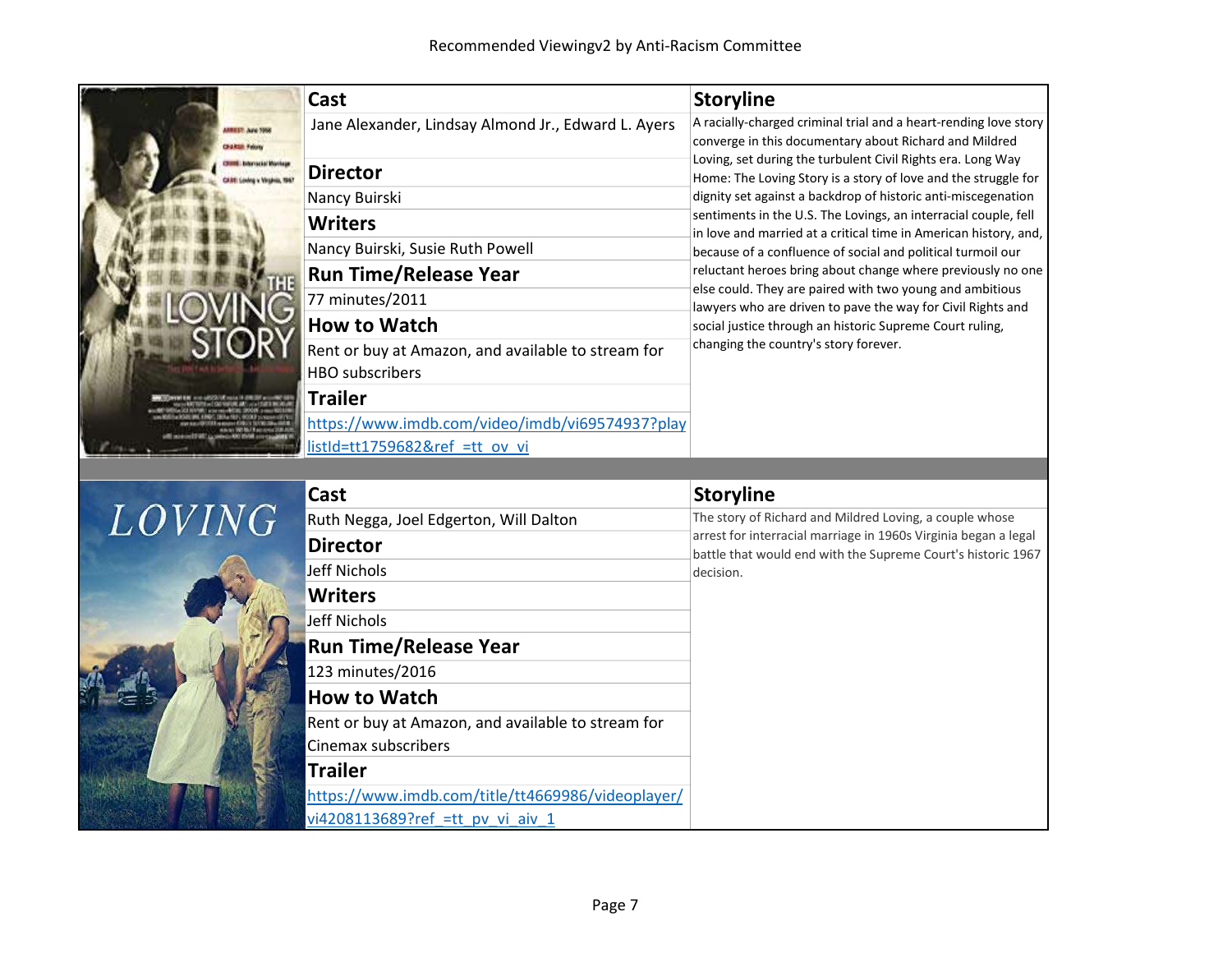| Cast                                                     | <b>Storyline</b>                                                                                                      |
|----------------------------------------------------------|-----------------------------------------------------------------------------------------------------------------------|
| Cynthia Erivo, Leslie Odom Jr., Joe Alwyn                | The extraordinary tale of Harriet Tubman's escape from                                                                |
| <b>Director</b>                                          | slavery and transformation into one of America's greatest<br>heroes, whose courage, ingenuity, and tenacity freed     |
| Kasi Lemmons                                             | hundreds of slaves and changed the course of history.                                                                 |
| <b>Writers</b>                                           |                                                                                                                       |
| Gregory Allen Howard (screenplay by), Kasi               |                                                                                                                       |
| Lemmons (screenplay by), Gregory Allen Howard (story by) |                                                                                                                       |
| <b>Run Time/Release Year</b>                             |                                                                                                                       |
| 125 minutes/2019                                         |                                                                                                                       |
| <b>How to Watch</b>                                      |                                                                                                                       |
| Rent or buy at Amazon                                    |                                                                                                                       |
| <b>Trailer</b>                                           |                                                                                                                       |
| https://www.imdb.com/video/imdb/vi3345333273?pl          |                                                                                                                       |
| aylistId=tt4648786&ref =tt ov vi                         |                                                                                                                       |
|                                                          |                                                                                                                       |
| Cast                                                     | <b>Storyline</b>                                                                                                      |
| Henry Louis Gates, Jr.                                   | <b>Reconstruction: America After the Civil War. Reconstruction</b>                                                    |
| <b>Director</b>                                          | is one of the most important and consequential chapters in<br>American history. It is also among the most overlooked, |
| Rob Rapley, Cyndee Readdean, Stacey Holman, Julia        | misunderstood, and misrepresented. Some of our most                                                                   |
| Marchesi                                                 | famous narratives of the period include demeaning                                                                     |
| <b>Run Time/Release Year</b>                             | stereotypes of black people and skewed versions of events<br>that have been immortalized in films from Birth of a     |
| 4 episodes/2019                                          | Nation to Gone with the Wind. This series will tell the real                                                          |
| <b>How to Watch</b>                                      | story of Reconstruction, honoring the struggle of the African                                                         |
| https://www.pbs.org/weta/reconstruction/episodes/        | Americans who fought their way out of slavery and<br>challenged the nation to live up to the founding ideals of       |
|                                                          | la de la concentra de la construcción de la concentración de la concentración de la concentración de la concent       |

**Trailer** 

preview/

https://www.pbs.org/weta/reconstruction/home-

democracy, freedom, and equality. Over a hundred and fifty

years later, this struggle continues. [Available to

Thirteen/PASSPORT members only]